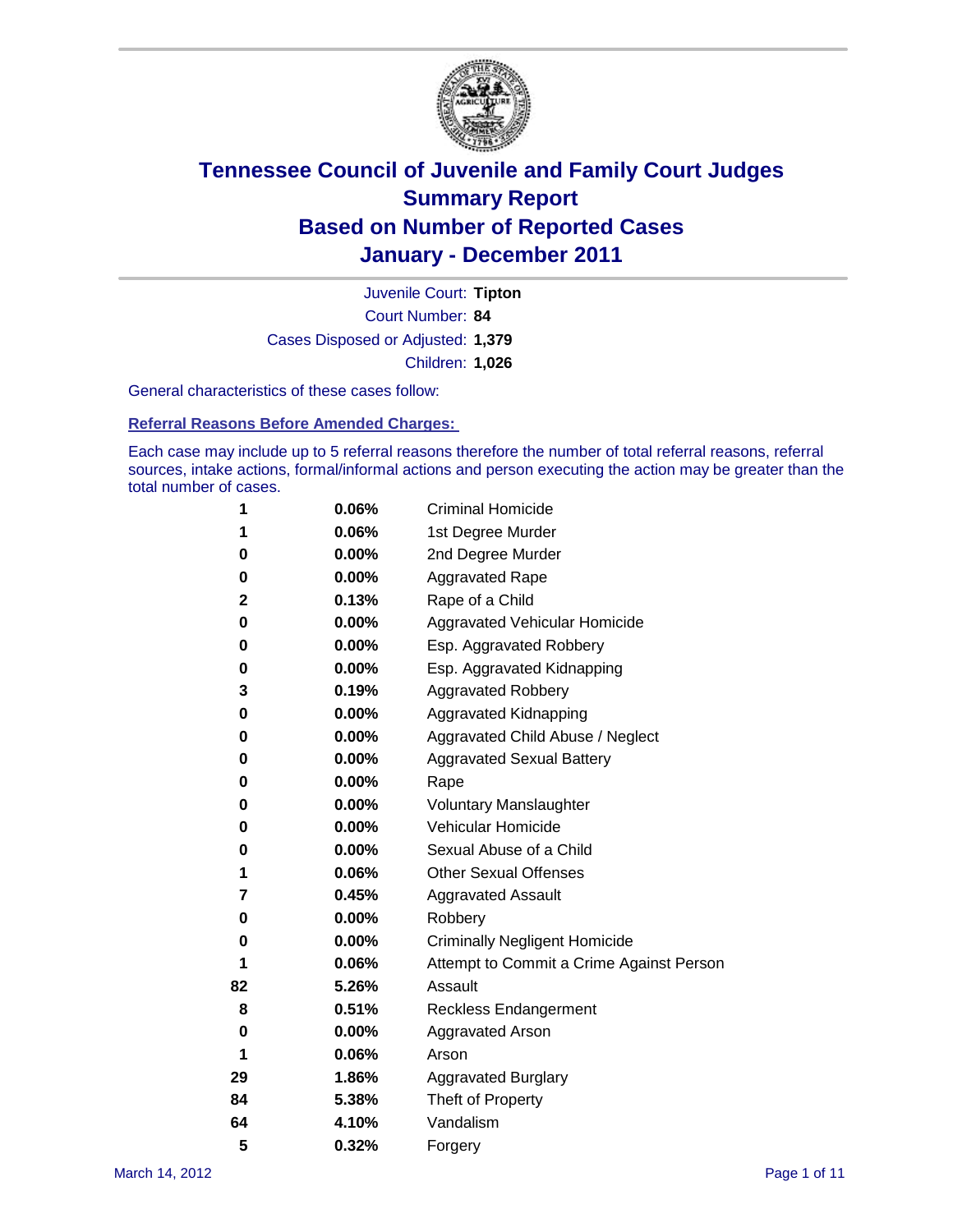

Court Number: **84** Juvenile Court: **Tipton** Cases Disposed or Adjusted: **1,379** Children: **1,026**

#### **Referral Reasons Before Amended Charges:**

Each case may include up to 5 referral reasons therefore the number of total referral reasons, referral sources, intake actions, formal/informal actions and person executing the action may be greater than the total number of cases.

| $\pmb{0}$    | 0.00%    | <b>Worthless Checks</b>                                     |
|--------------|----------|-------------------------------------------------------------|
| 0            | $0.00\%$ | Illegal Possession / Fraudulent Use of Credit / Debit Cards |
| 18           | 1.15%    | <b>Burglary</b>                                             |
| 1            | 0.06%    | Unauthorized Use of a Vehicle                               |
| 0            | $0.00\%$ | <b>Cruelty to Animals</b>                                   |
| $\bf{0}$     | $0.00\%$ | Sale of Controlled Substances                               |
| 15           | 0.96%    | <b>Other Drug Offenses</b>                                  |
| 64           | 4.10%    | Possession of Controlled Substances                         |
| $\bf{0}$     | $0.00\%$ | <b>Criminal Attempt</b>                                     |
| 13           | 0.83%    | Carrying Weapons on School Property                         |
| 9            | 0.58%    | Unlawful Carrying / Possession of a Weapon                  |
| $\mathbf{2}$ | 0.13%    | <b>Evading Arrest</b>                                       |
| 0            | 0.00%    | Escape                                                      |
| 1            | 0.06%    | Driving Under Influence (DUI)                               |
| 67           | 4.29%    | Possession / Consumption of Alcohol                         |
| 14           | 0.90%    | Resisting Stop, Frisk, Halt, Arrest or Search               |
| 3            | 0.19%    | <b>Aggravated Criminal Trespass</b>                         |
| 10           | 0.64%    | Harassment                                                  |
| $\bf{0}$     | 0.00%    | Failure to Appear                                           |
| $\mathbf 2$  | 0.13%    | Filing a False Police Report                                |
| $\bf{0}$     | 0.00%    | Criminal Impersonation                                      |
| 43           | 2.76%    | <b>Disorderly Conduct</b>                                   |
| 33           | 2.12%    | <b>Criminal Trespass</b>                                    |
| 9            | 0.58%    | <b>Public Intoxication</b>                                  |
| 0            | $0.00\%$ | Gambling                                                    |
| 138          | 8.85%    | <b>Traffic</b>                                              |
| 0            | $0.00\%$ | Local Ordinances                                            |
| $\mathbf 0$  | $0.00\%$ | Violation of Wildlife Regulations                           |
| 63           | 4.04%    | Contempt of Court                                           |
| 18           | 1.15%    | Violation of Probation                                      |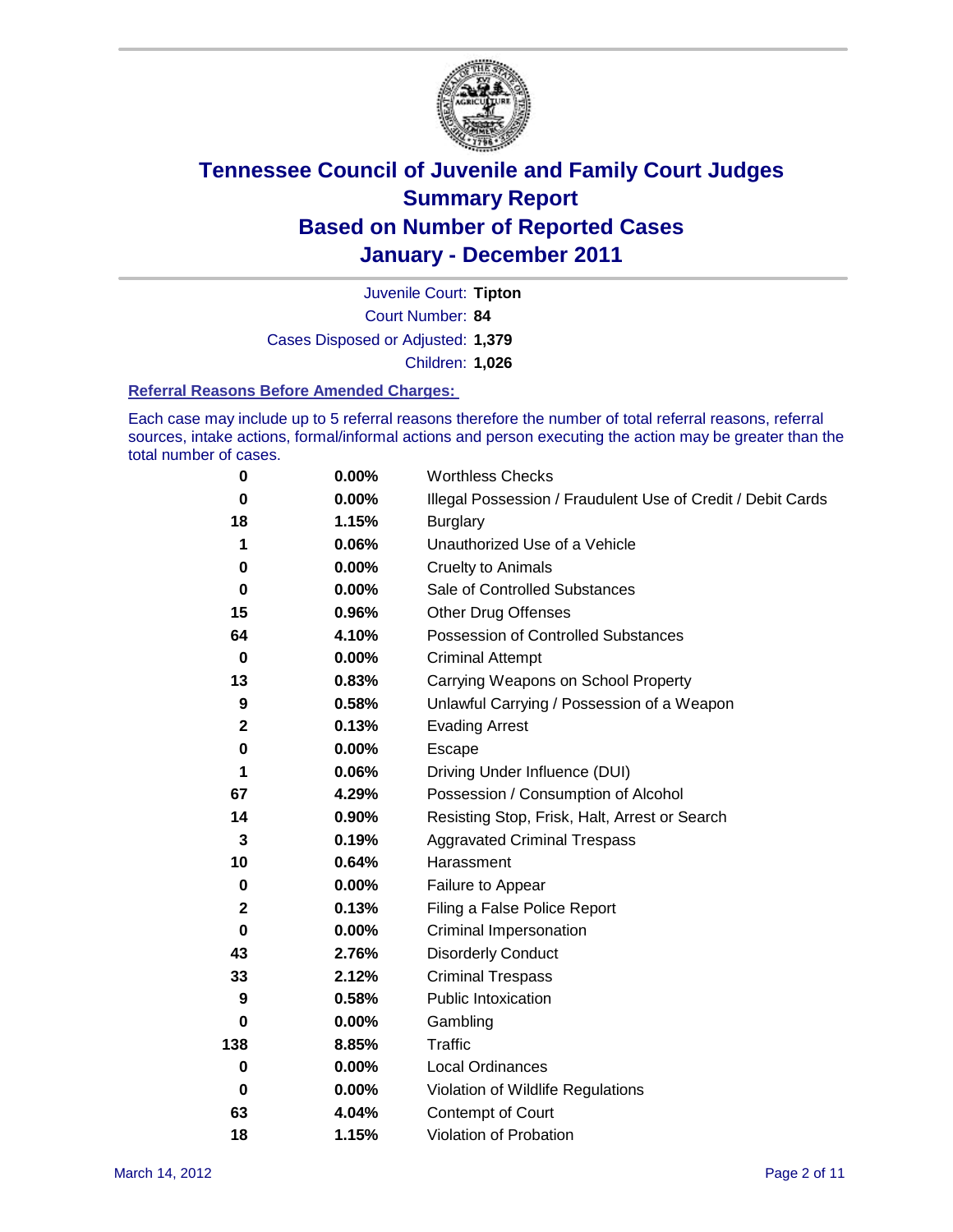

Court Number: **84** Juvenile Court: **Tipton** Cases Disposed or Adjusted: **1,379** Children: **1,026**

#### **Referral Reasons Before Amended Charges:**

Each case may include up to 5 referral reasons therefore the number of total referral reasons, referral sources, intake actions, formal/informal actions and person executing the action may be greater than the total number of cases.

| 0            | 0.00%    | Violation of Aftercare                 |
|--------------|----------|----------------------------------------|
| 97           | 6.22%    | <b>Unruly Behavior</b>                 |
| 113          | 7.24%    | Truancy                                |
| 16           | 1.03%    | In-State Runaway                       |
| 0            | $0.00\%$ | Out-of-State Runaway                   |
| 32           | 2.05%    | Possession of Tobacco Products         |
| 25           | 1.60%    | Violation of a Valid Court Order       |
| 30           | 1.92%    | Violation of Curfew                    |
| $\bf{0}$     | $0.00\%$ | Sexually Abused Child                  |
| 0            | 0.00%    | <b>Physically Abused Child</b>         |
| $\mathbf{2}$ | 0.13%    | Dependency / Neglect                   |
| 0            | 0.00%    | <b>Termination of Parental Rights</b>  |
| 0            | 0.00%    | <b>Violation of Pretrial Diversion</b> |
| 0            | 0.00%    | Violation of Informal Adjustment       |
| 19           | 1.22%    | <b>Judicial Review</b>                 |
| 17           | 1.09%    | <b>Administrative Review</b>           |
| 22           | 1.41%    | <b>Foster Care Review</b>              |
| $\mathbf{2}$ | 0.13%    | Custody                                |
| 0            | 0.00%    | Visitation                             |
| 22           | 1.41%    | Paternity / Legitimation               |
| 350          | 22.44%   | <b>Child Support</b>                   |
| 0            | 0.00%    | <b>Request for Medical Treatment</b>   |
| 0            | 0.00%    | <b>Consent to Marry</b>                |
| 1            | 0.06%    | Other                                  |
| 1,560        | 100.00%  | <b>Total Referrals</b>                 |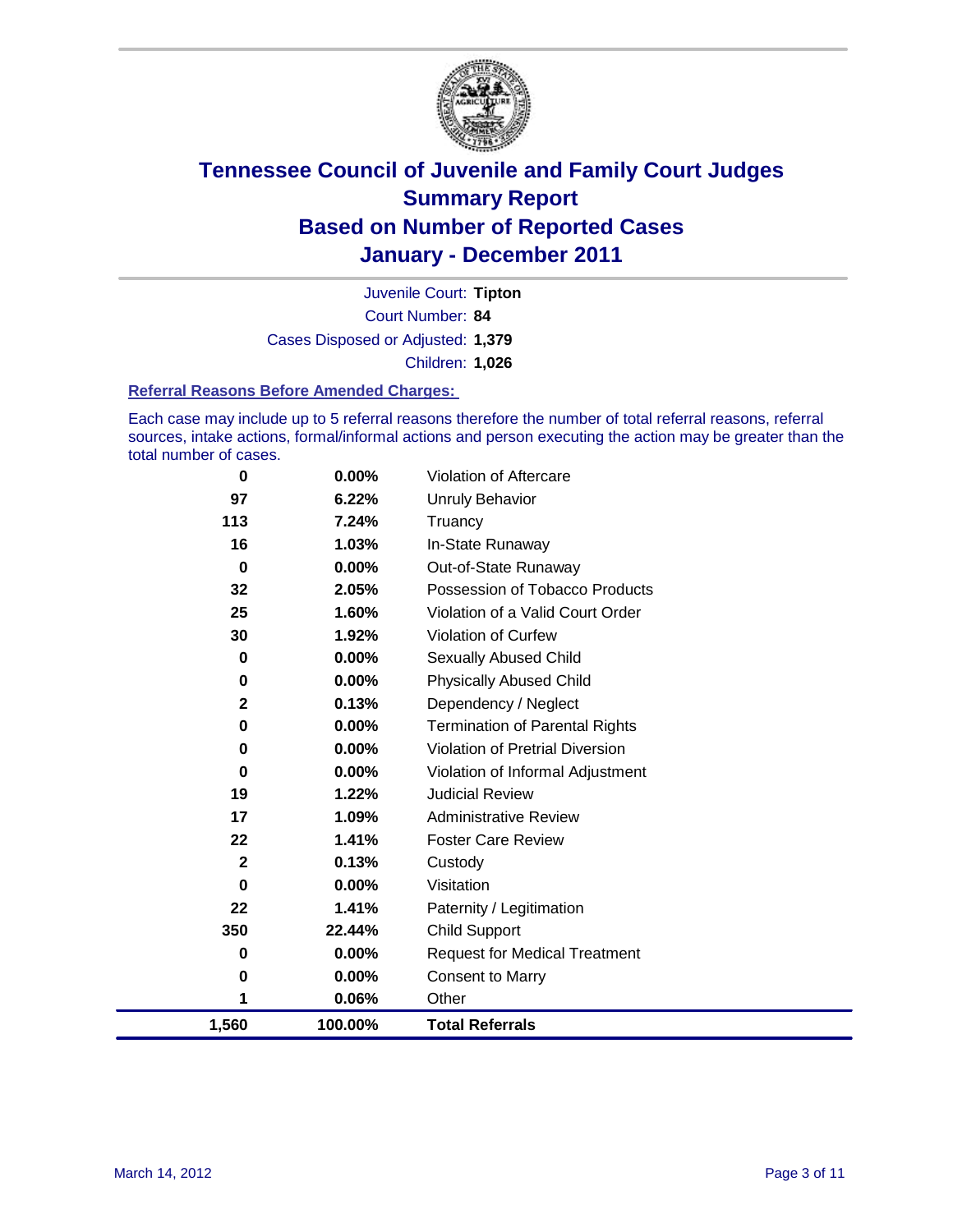

| 1,560                      | 100.00%                           | <b>Total Referral Sources</b>     |  |  |  |
|----------------------------|-----------------------------------|-----------------------------------|--|--|--|
| 4                          | 0.26%                             | Other                             |  |  |  |
| 0                          | $0.00\%$                          | Unknown                           |  |  |  |
| 0                          | $0.00\%$                          | Hospital                          |  |  |  |
| 0                          | $0.00\%$                          | Child & Parent                    |  |  |  |
| 0                          | $0.00\%$                          | Victim                            |  |  |  |
| 1                          | 0.06%                             | <b>Other Court</b>                |  |  |  |
| 0                          | $0.00\%$                          | Social Agency                     |  |  |  |
| 13                         | 0.83%                             | <b>Court Staff</b>                |  |  |  |
| 0                          | $0.00\%$                          | <b>District Attorney's Office</b> |  |  |  |
| 12                         | 0.77%                             | <b>Other State Department</b>     |  |  |  |
| 78                         | 5.00%                             | <b>DCS</b>                        |  |  |  |
| $\mathbf{2}$               | 0.13%                             | <b>CSA</b>                        |  |  |  |
| 192                        | 12.31%                            | School                            |  |  |  |
| 0                          | 0.00%                             | Self                              |  |  |  |
| 27                         | 1.73%                             | Relatives                         |  |  |  |
| 387                        | 24.81%                            | Parents                           |  |  |  |
| 844                        | 54.10%                            | <b>Law Enforcement</b>            |  |  |  |
| <b>Referral Sources: 1</b> |                                   |                                   |  |  |  |
|                            | Children: 1,026                   |                                   |  |  |  |
|                            | Cases Disposed or Adjusted: 1,379 |                                   |  |  |  |
|                            | Court Number: 84                  |                                   |  |  |  |
|                            | Juvenile Court: Tipton            |                                   |  |  |  |

### **Age of Child at Referral: 2**

| 1,026 | 100.00% | <b>Total Child Count</b> |
|-------|---------|--------------------------|
| 0     | 0.00%   | <b>Unknown</b>           |
| 12    | 1.17%   | Ages 19 and Over         |
| 200   | 19.49%  | Ages 17 through 18       |
| 295   | 28.75%  | Ages 15 through 16       |
| 131   | 12.77%  | Ages 13 through 14       |
| 72    | 7.02%   | Ages 11 through 12       |
| 316   | 30.80%  | Ages 10 and Under        |
|       |         |                          |

<sup>1</sup> If different than number of Referral Reasons (1560), verify accuracy of your court's data.

<sup>2</sup> One child could be counted in multiple categories, verify accuracy of your court's data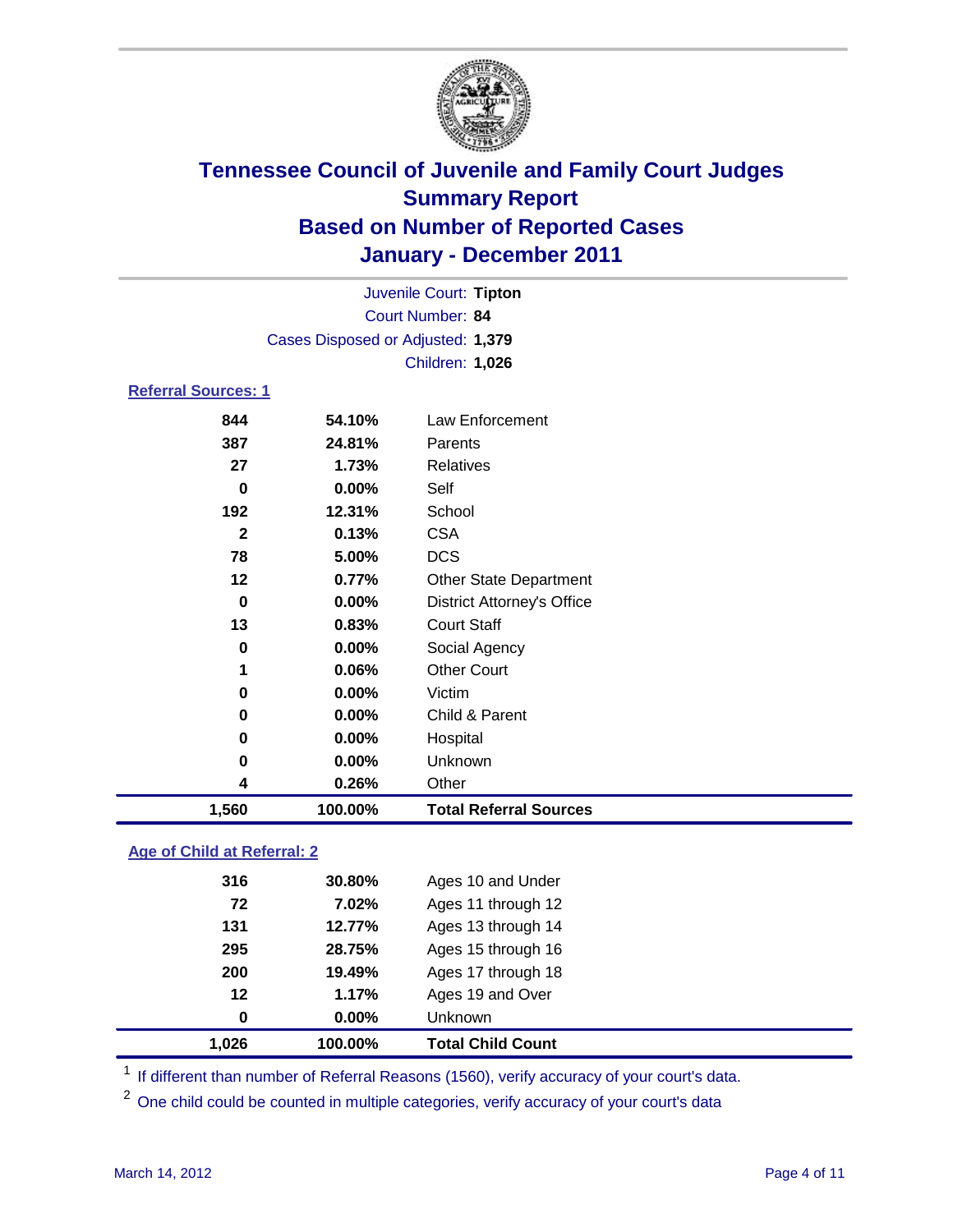

| Juvenile Court: Tipton                  |                                   |                          |  |  |
|-----------------------------------------|-----------------------------------|--------------------------|--|--|
|                                         | Court Number: 84                  |                          |  |  |
|                                         | Cases Disposed or Adjusted: 1,379 |                          |  |  |
|                                         |                                   | Children: 1,026          |  |  |
| Sex of Child: 1                         |                                   |                          |  |  |
| 669                                     | 65.20%                            | Male                     |  |  |
| 357                                     | 34.80%                            | Female                   |  |  |
| $\mathbf 0$                             | 0.00%                             | Unknown                  |  |  |
| 1,026                                   | 100.00%                           | <b>Total Child Count</b> |  |  |
| Race of Child: 1                        |                                   |                          |  |  |
| 634                                     | 61.79%                            | White                    |  |  |
| 376                                     | 36.65%                            | African American         |  |  |
| $\mathbf 0$                             | 0.00%                             | Native American          |  |  |
| 4                                       | 0.39%                             | Asian                    |  |  |
| 11                                      | 1.07%                             | Mixed                    |  |  |
| 1                                       | 0.10%                             | Unknown                  |  |  |
| 1,026                                   | 100.00%                           | <b>Total Child Count</b> |  |  |
| <b>Hispanic Origin: 1</b>               |                                   |                          |  |  |
| 13                                      | 1.27%                             | Yes                      |  |  |
| 1,005                                   | 97.95%                            | <b>No</b>                |  |  |
| 8                                       | 0.78%                             | Unknown                  |  |  |
| 1,026                                   | 100.00%                           | <b>Total Child Count</b> |  |  |
| <b>School Enrollment of Children: 1</b> |                                   |                          |  |  |
| 833                                     | 81.19%                            | Yes                      |  |  |
| 193                                     | 18.81%                            | <b>No</b>                |  |  |
| $\mathbf 0$                             | 0.00%                             | Unknown                  |  |  |
| 1,026                                   | 100.00%                           | <b>Total Child Count</b> |  |  |

<sup>1</sup> One child could be counted in multiple categories, verify accuracy of your court's data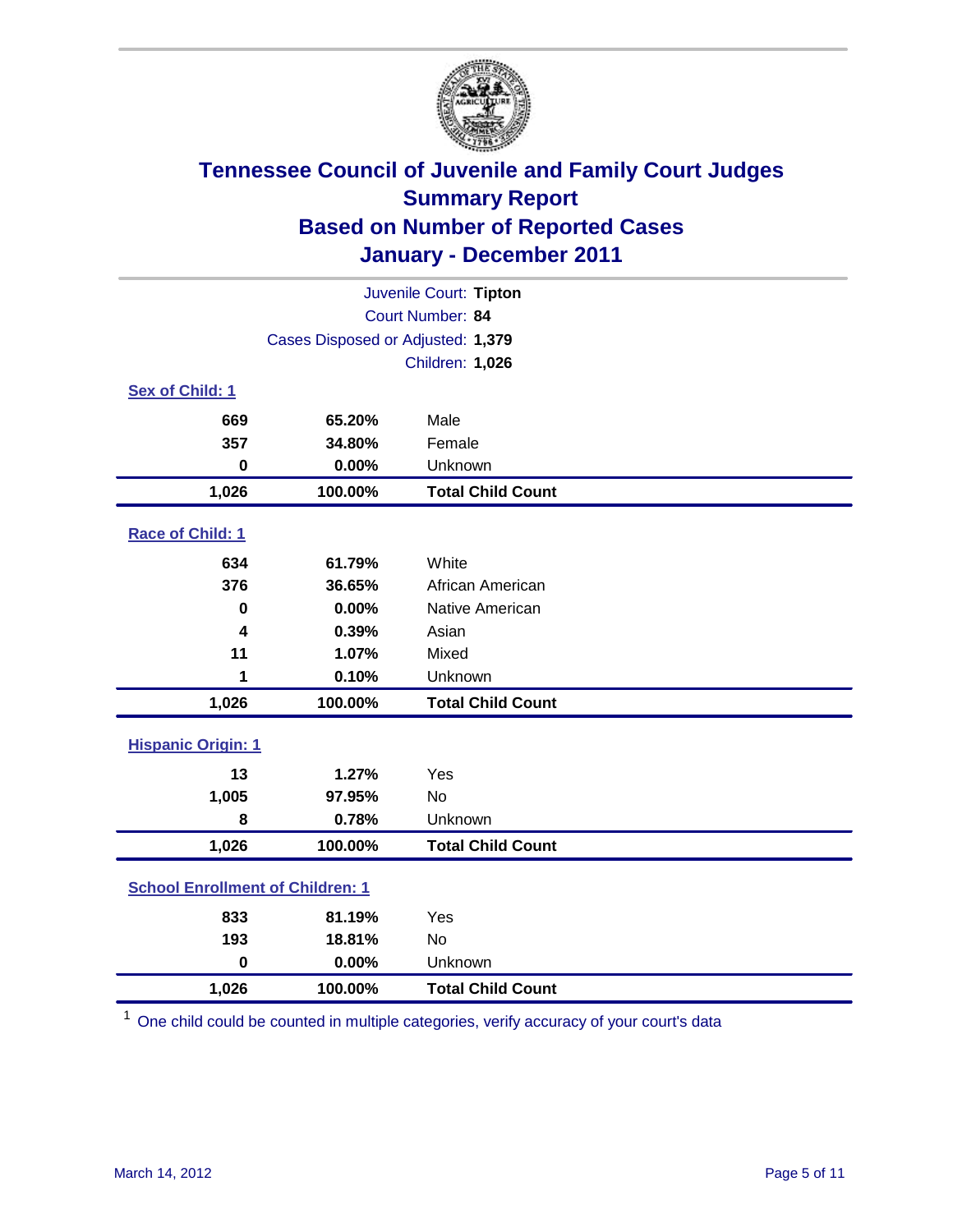

Court Number: **84** Juvenile Court: **Tipton** Cases Disposed or Adjusted: **1,379** Children: **1,026**

### **Living Arrangement of Child at Time of Referral: 1**

| 1,026 | 100.00%  | <b>Total Child Count</b>     |
|-------|----------|------------------------------|
|       | 0.10%    | Other                        |
| 0     | $0.00\%$ | Unknown                      |
| 0     | $0.00\%$ | Independent                  |
| 0     | $0.00\%$ | In an Institution            |
| 6     | 0.58%    | In a Residential Center      |
| 0     | $0.00\%$ | In a Group Home              |
| 18    | 1.75%    | With Foster Family           |
| 1     | 0.10%    | With Adoptive Parents        |
| 62    | 6.04%    | <b>With Relatives</b>        |
| 75    | 7.31%    | With Father                  |
| 703   | 68.52%   | <b>With Mother</b>           |
| 10    | 0.97%    | With Mother and Stepfather   |
| 8     | 0.78%    | With Father and Stepmother   |
| 142   | 13.84%   | With Both Biological Parents |
|       |          |                              |

### **Type of Detention: 2**

| 1.379            | 100.00%  | <b>Total Detention Count</b> |  |
|------------------|----------|------------------------------|--|
| $\boldsymbol{0}$ | $0.00\%$ | Other                        |  |
| 1,354            | 98.19%   | Does Not Apply               |  |
| 8                | 0.58%    | <b>Unknown</b>               |  |
| 0                | $0.00\%$ | <b>Psychiatric Hospital</b>  |  |
| 0                | 0.00%    | Jail - No Separation         |  |
| 0                | $0.00\%$ | Jail - Partial Separation    |  |
| 0                | $0.00\%$ | Jail - Complete Separation   |  |
| 15               | 1.09%    | Juvenile Detention Facility  |  |
| $\mathbf{2}$     | 0.15%    | Non-Secure Placement         |  |
|                  |          |                              |  |

<sup>1</sup> One child could be counted in multiple categories, verify accuracy of your court's data

<sup>2</sup> If different than number of Cases (1379) verify accuracy of your court's data.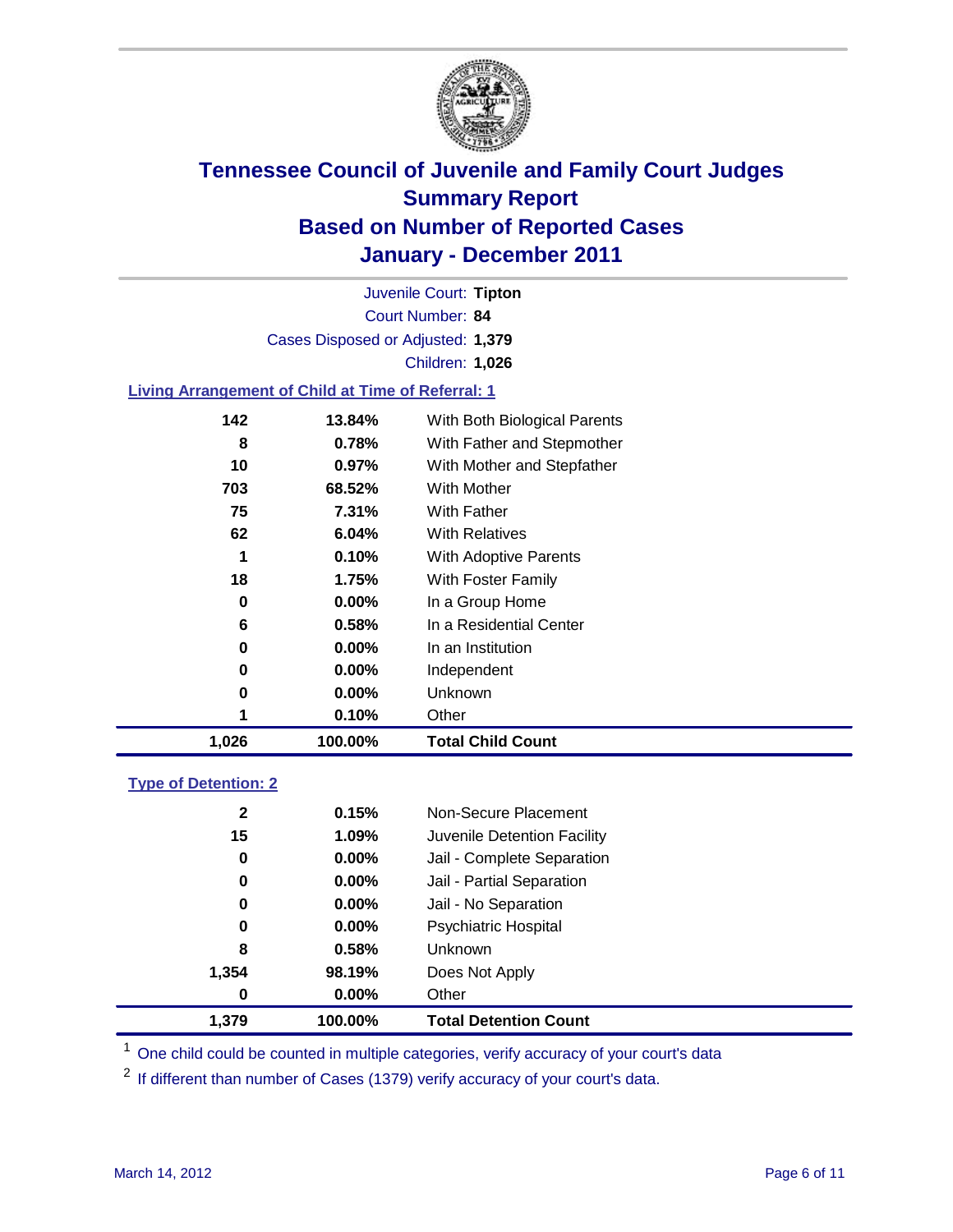

|                                                    | Juvenile Court: Tipton                         |                                     |  |  |  |
|----------------------------------------------------|------------------------------------------------|-------------------------------------|--|--|--|
|                                                    | Court Number: 84                               |                                     |  |  |  |
|                                                    | Cases Disposed or Adjusted: 1,379              |                                     |  |  |  |
|                                                    |                                                | Children: 1,026                     |  |  |  |
| <b>Placement After Secure Detention Hearing: 1</b> |                                                |                                     |  |  |  |
| 1,358                                              | 98.48%<br>Returned to Prior Living Arrangement |                                     |  |  |  |
| 6                                                  | 0.44%                                          | Juvenile Detention Facility         |  |  |  |
| 0                                                  | 0.00%                                          | Jail                                |  |  |  |
| 0                                                  | 0.00%                                          | Shelter / Group Home                |  |  |  |
| 10                                                 | 0.73%                                          | <b>Foster Family Home</b>           |  |  |  |
| 0                                                  | 0.00%                                          | Psychiatric Hospital                |  |  |  |
| 0                                                  | 0.00%                                          | Unknown                             |  |  |  |
| 1                                                  | 0.07%                                          | Does Not Apply                      |  |  |  |
| 4                                                  | 0.29%                                          | Other                               |  |  |  |
| 1,379                                              | 100.00%                                        | <b>Total Placement Count</b>        |  |  |  |
|                                                    |                                                |                                     |  |  |  |
| <b>Intake Actions: 2</b>                           |                                                |                                     |  |  |  |
| 939                                                | 60.19%                                         | <b>Petition Filed</b>               |  |  |  |
| 424                                                | 27.18%                                         | <b>Motion Filed</b>                 |  |  |  |
| 129                                                | 8.27%                                          | <b>Citation Processed</b>           |  |  |  |
| 11                                                 | 0.71%                                          | Notification of Paternity Processed |  |  |  |
| 18                                                 | 1.15%                                          | Scheduling of Judicial Review       |  |  |  |
| 18                                                 | 1.15%                                          | Scheduling of Administrative Review |  |  |  |
| 21                                                 | 1.35%                                          | Scheduling of Foster Care Review    |  |  |  |
| $\bf{0}$                                           | 0.00%                                          | Unknown                             |  |  |  |
| 0                                                  | 0.00%                                          | Does Not Apply                      |  |  |  |
| 0                                                  | 0.00%                                          | Other                               |  |  |  |
| 1,560                                              | 100.00%                                        | <b>Total Intake Count</b>           |  |  |  |

<sup>1</sup> If different than number of Cases (1379) verify accuracy of your court's data.

<sup>2</sup> If different than number of Referral Reasons (1560), verify accuracy of your court's data.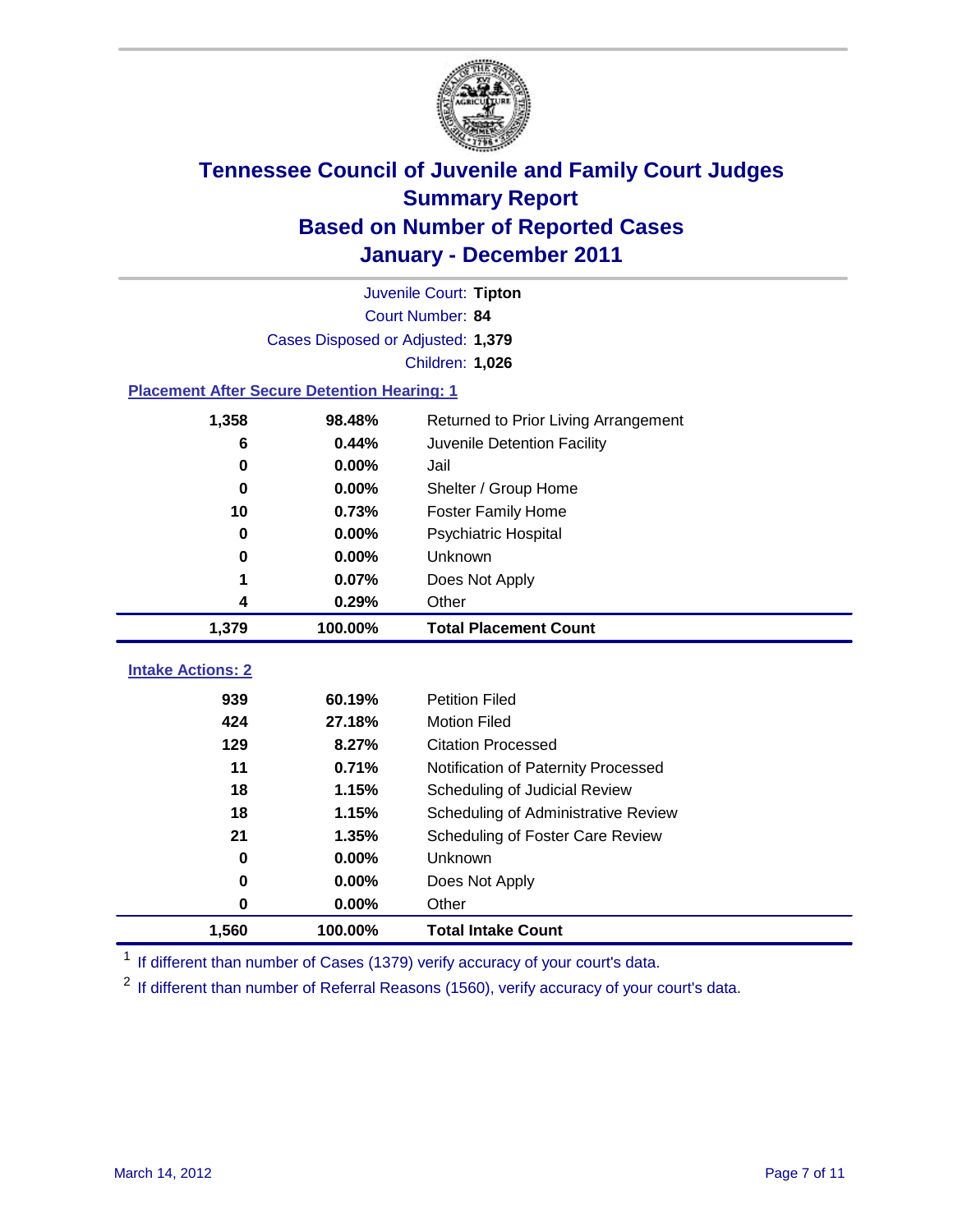

Court Number: **84** Juvenile Court: **Tipton** Cases Disposed or Adjusted: **1,379** Children: **1,026**

#### **Last Grade Completed by Child: 1**

| 1,026    | 100.00%        | <b>Total Child Count</b>  |
|----------|----------------|---------------------------|
| $\bf{0}$ | 0.00%          | Other                     |
| 0        | 0.00%          | Unknown                   |
| 180      | 17.54%         | Never Attended School     |
| 1        | 0.10%          | Graduated                 |
| 1        | 0.10%          | <b>GED</b>                |
| $\bf{0}$ | 0.00%          | Non-Graded Special Ed     |
| 38       | 3.70%          | 12th Grade                |
| 112      | 10.92%         | 11th Grade                |
| 147      | 14.33%         | 10th Grade                |
| 143      | 13.94%         | 9th Grade                 |
| 115      | 11.21%         | 8th Grade                 |
| 61       | 5.95%          | 7th Grade                 |
| 44       | 4.29%          | 6th Grade                 |
| 47       | 4.58%          | 5th Grade                 |
| 30       | 2.92%          | 4th Grade                 |
| 21       | 2.05%          | 3rd Grade                 |
| 27       | 2.63%          | 2nd Grade                 |
| 29<br>30 | 2.83%<br>2.92% | Kindergarten<br>1st Grade |
| 0        | 0.00%          | Preschool                 |
| 0        | 0.00%          | Too Young for School      |

| 1.026                                   | 100.00%  | <b>Total Child Count</b> |  |  |
|-----------------------------------------|----------|--------------------------|--|--|
|                                         | $0.10\%$ | Unknown                  |  |  |
| 986                                     | 96.10%   | No.                      |  |  |
| 39                                      | 3.80%    | Yes                      |  |  |
| <b>Enrolled in Special Education: 1</b> |          |                          |  |  |

One child could be counted in multiple categories, verify accuracy of your court's data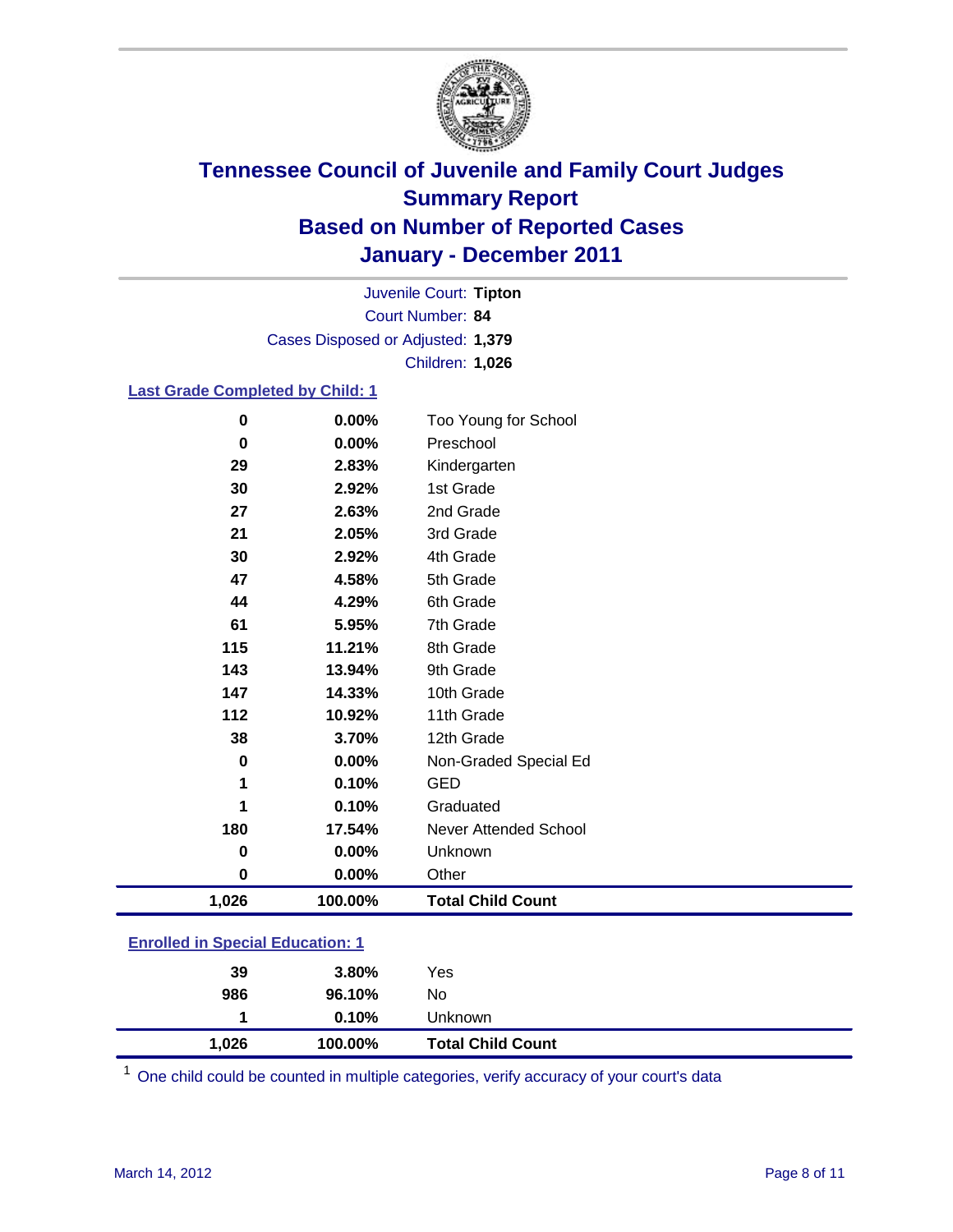

|                              | Juvenile Court: Tipton            |                           |  |  |  |
|------------------------------|-----------------------------------|---------------------------|--|--|--|
|                              | <b>Court Number: 84</b>           |                           |  |  |  |
|                              | Cases Disposed or Adjusted: 1,379 |                           |  |  |  |
|                              | Children: 1,026                   |                           |  |  |  |
| <b>Action Executed By: 1</b> |                                   |                           |  |  |  |
| 851                          | 54.55%                            | Judge                     |  |  |  |
| 454                          | 29.10%                            | Magistrate                |  |  |  |
| 255                          | 16.35%                            | <b>YSO</b>                |  |  |  |
| 0                            | $0.00\%$                          | Other                     |  |  |  |
| 0                            | 0.00%                             | Unknown                   |  |  |  |
| 1,560                        | 100.00%                           | <b>Total Action Count</b> |  |  |  |

### **Formal / Informal Actions: 1**

| 342          | 21.92%   | Dismissed                                        |
|--------------|----------|--------------------------------------------------|
| $\mathbf{2}$ | 0.13%    | Retired / Nolle Prosequi                         |
| 192          | 12.31%   | <b>Complaint Substantiated Delinquent</b>        |
| 93           | 5.96%    | <b>Complaint Substantiated Status Offender</b>   |
| $\mathbf{2}$ | 0.13%    | <b>Complaint Substantiated Dependent/Neglect</b> |
| 0            | 0.00%    | <b>Complaint Substantiated Abused</b>            |
| $\bf{0}$     | $0.00\%$ | <b>Complaint Substantiated Mentally III</b>      |
| 899          | 57.63%   | Informal Adjustment                              |
| 0            | $0.00\%$ | <b>Pretrial Diversion</b>                        |
| 0            | $0.00\%$ | <b>Transfer to Adult Court Hearing</b>           |
| 0            | 0.00%    | Charges Cleared by Transfer to Adult Court       |
| 25           | 1.60%    | <b>Special Proceeding</b>                        |
| 0            | $0.00\%$ | <b>Review Concluded</b>                          |
| 5            | 0.32%    | Case Held Open                                   |
| 0            | $0.00\%$ | Other                                            |
| 0            | $0.00\%$ | <b>Unknown</b>                                   |
| 1,560        | 100.00%  | <b>Total Action Count</b>                        |

<sup>1</sup> If different than number of Referral Reasons (1560), verify accuracy of your court's data.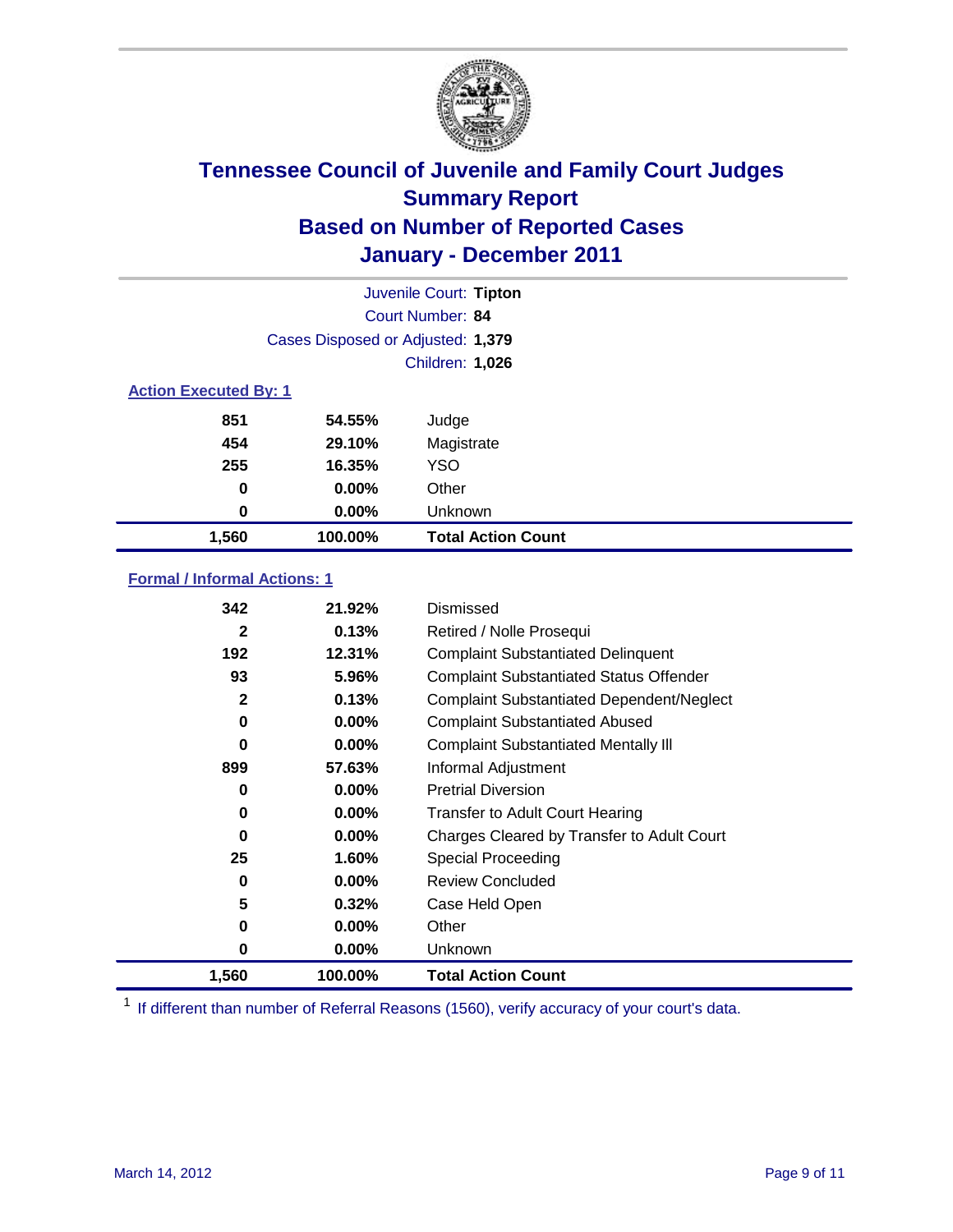

|                       |                                   | Juvenile Court: Tipton                                |
|-----------------------|-----------------------------------|-------------------------------------------------------|
|                       |                                   | Court Number: 84                                      |
|                       | Cases Disposed or Adjusted: 1,379 |                                                       |
|                       |                                   | Children: 1,026                                       |
| <b>Case Outcomes:</b> |                                   | There can be multiple outcomes for one child or case. |
| 393                   | 18.35%                            | <b>Case Dismissed</b>                                 |
| 4                     | 0.19%                             | Case Retired or Nolle Prosequi                        |
| 181                   | 8.45%                             | Warned / Counseled                                    |
| 217                   | 10.13%                            | <b>Held Open For Review</b>                           |
| 153                   | 7.14%                             | Supervision / Probation to Juvenile Court             |
| 0                     | 0.00%                             | <b>Probation to Parents</b>                           |
| 0                     | 0.00%                             | Referral to Another Entity for Supervision / Service  |
| 61                    | 2.85%                             | Referred for Mental Health Counseling                 |
| 16                    | 0.75%                             | Referred for Alcohol and Drug Counseling              |
| 12                    | 0.56%                             | Referred to Alternative School                        |
| 4                     | 0.19%                             | Referred to Private Child Agency                      |
| 52                    | 2.43%                             | Referred to Defensive Driving School                  |
| 30                    | 1.40%                             | Referred to Alcohol Safety School                     |
| 40                    | 1.87%                             | Referred to Juvenile Court Education-Based Program    |
| 0                     | 0.00%                             | Driver's License Held Informally                      |
| 0                     | 0.00%                             | <b>Voluntary Placement with DMHMR</b>                 |
| 5                     | 0.23%                             | <b>Private Mental Health Placement</b>                |
| 0                     | 0.00%                             | <b>Private MR Placement</b>                           |
| 0                     | 0.00%                             | Placement with City/County Agency/Facility            |
| 0                     | 0.00%                             | Placement with Relative / Other Individual            |
| 82                    | 3.83%                             | Fine                                                  |
| 129                   | 6.02%                             | <b>Public Service</b>                                 |
| 41                    | 1.91%                             | Restitution                                           |
| 0                     | 0.00%                             | <b>Runaway Returned</b>                               |
| 21                    | 0.98%                             | No Contact Order                                      |
| 13                    | 0.61%                             | Injunction Other than No Contact Order                |
| 33                    | 1.54%                             | <b>House Arrest</b>                                   |
| 68                    | 3.17%                             | <b>Court Defined Curfew</b>                           |
| 0                     | 0.00%                             | Dismissed from Informal Adjustment                    |
| 0                     | 0.00%                             | <b>Dismissed from Pretrial Diversion</b>              |
| 0                     | 0.00%                             | Released from Probation                               |
| 0                     | 0.00%                             | <b>Transferred to Adult Court</b>                     |
| 0                     | 0.00%                             | <b>DMHMR Involuntary Commitment</b>                   |